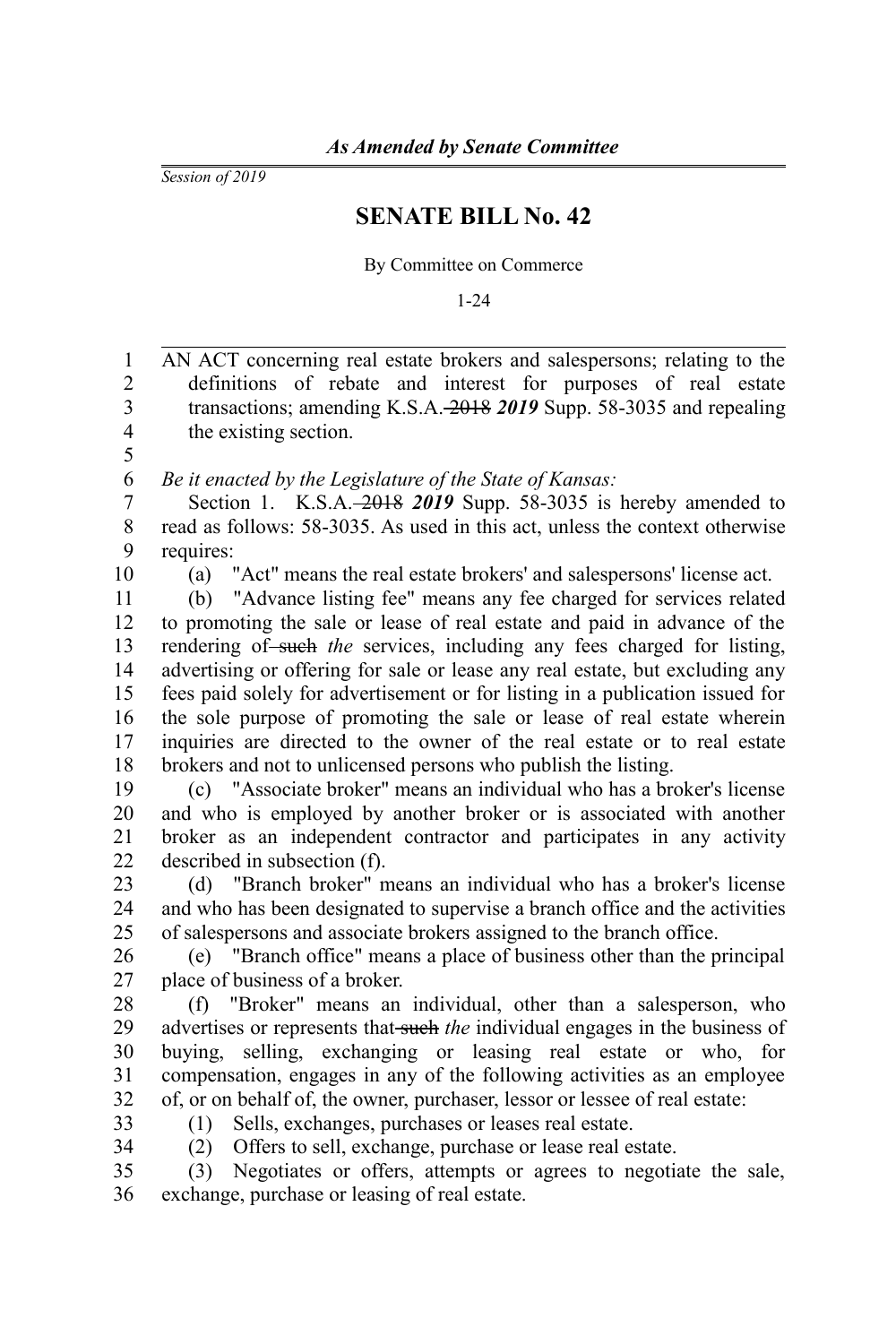$SB$  42—Am. by SC 2

(4) Lists or offers, attempts or agrees to list real estate for sale, lease or exchange. 1 2

(5) Auctions or offers, attempts or agrees to auction real estate or assists an auctioneer by procuring bids at a real estate auction. 3 4

(6) Buys, sells, offers to buy or sell or otherwise deals in options on real estate. 5 6

(7) Assists or directs in the procuring of prospects calculated to result in the sale, exchange or lease of real estate. 7 8

(8) Assists in or directs the negotiation of any transaction calculated or intended to result in the sale, exchange or lease of real estate. 9 10

(9) Engages in the business of charging an advance listing fee.

(10) Provides lists of real estate as being available for sale or lease, other than lists provided for the sole purpose of promoting the sale or lease of real estate wherein inquiries are directed to the owner of the real estate or to real estate brokers and not to unlicensed persons who publish the list. 12 13 14 15

(g) "Commission" means the Kansas real estate commission.

16 17

11

(h) "Exchange" means a type of sale or purchase of real estate.

(i) "Interest" means: (1) Having any type of ownership in the real estate involved in the transaction; or (2) an officer, member, partner or shareholder of any entity that owns-such the real estate *involved in the transaction,* excluding an ownership interest of less than 5% in a publicly traded entity. 18 19 20 21  $22$ 

23

(j) "Lease" means rent or lease for nonresidential use.

(k) "Licensee" means any person licensed under this act as a broker or salesperson. 24 25

(l) (1) "Office" means any permanent location where one or more licensees regularly conduct real estate business as described in subsection (f) or a location that is held out as an office. 26 27 28

(2) "Office" does not mean a model home office in a new home subdivision if the real estate transaction files are maintained in the primary office or branch office. 29 30 31

(m) "Primary office" means a supervising broker's principal place of business for each company created or established by the broker. 32 33

(n) "Real estate" means any interest or estate in land, including any leasehold or condominium, whether corporeal, incorporeal, freehold or nonfreehold and whether the real estate is situated in this state or elsewhere, but does not include oil and gas leases, royalties and other mineral interests, and rights of way and easements acquired for the purpose of constructing roadways, pipelines, conduits, wires and facilities related to these types of improvement projects for private and public utilities, municipalities, federal and state governments, or any political subdivision. For purpose of this act, any rights of redemption are considered to be an interest in real estate. 34 35 36 37 38 39 40 41 42 43